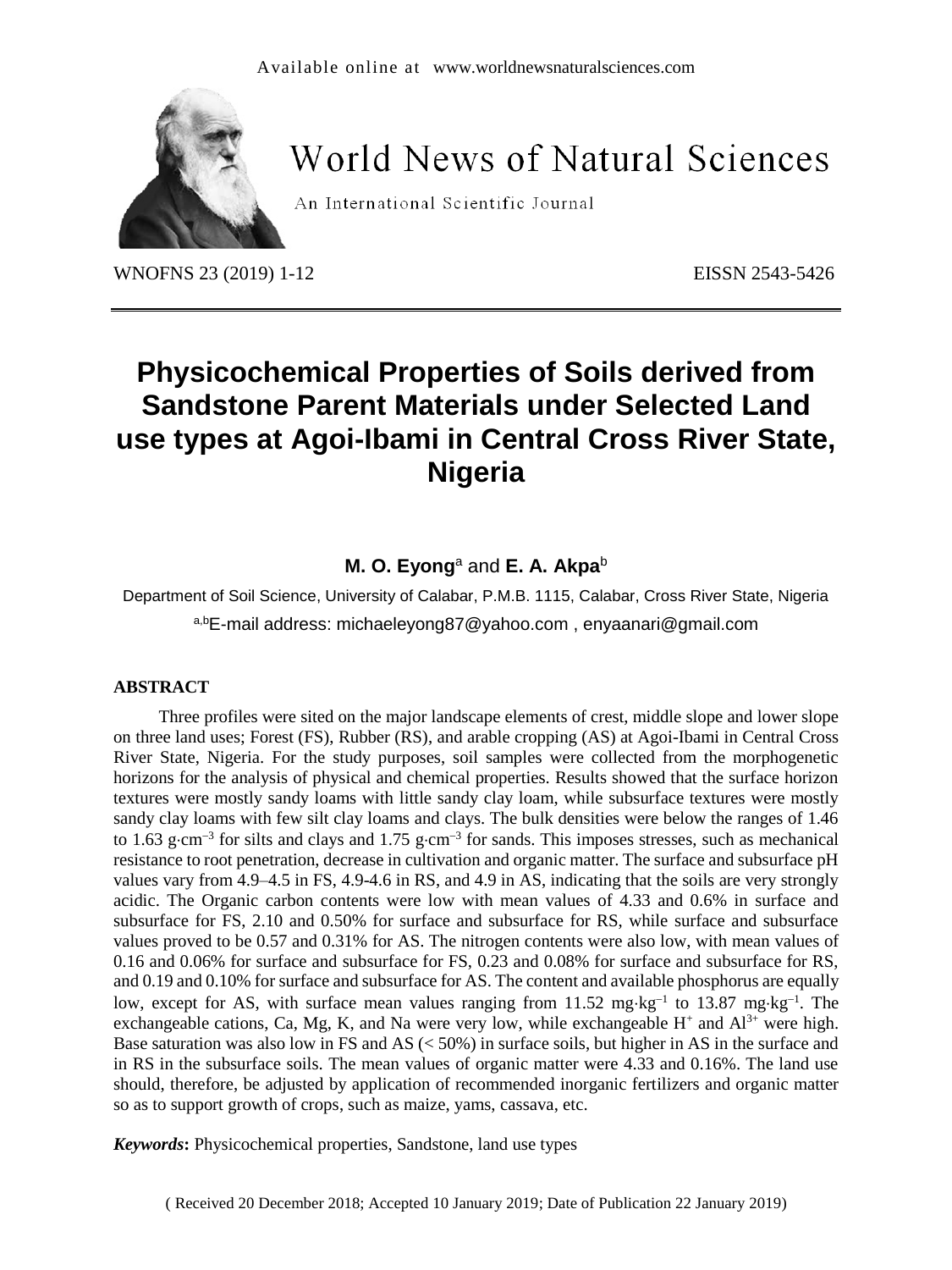#### **1. INTRODUCTION**

The problem of land use types is the way land is put into use. Land is an important aspect of production which is put into different uses by land users. Land use is defined as the total of arrangements, activities and inputs that people undertake in a certain land cover type, as put by Ameztegul *et al*. [2]. It involves the management of natural environment into built environment, such as settlements and semi-natural habitat, such as arable fields, pastures and managed woods. Land use practices have a major impact on natural resources, including water, soil, nutrients, plants, and animals. Forest, rubber and arable lands are excellent for production of crops and can increase the growth and yield of crops if properly managed. The nature and properties of soils vary with their environmental factors, particularly their climate and vegetation, as put by Ameztegul *et al*. [2].

Soil physical and chemical properties are important characteristics used to determine the texture and the fertility content of any soil which are of extreme important for crop production, project planning and design because they form the basis for many of the more costly operations that are required in project development. Soil physical conditions are measured and managed to provide favorable environment, like water, air, temperature, and adequate soil protection against water or wind [8]. Their importance is predicted on their control of water infiltration, percolation drainage water retention, root-extension, soil inherent resistance to erosion, aeration and gas exchange, temperature regulation, workability or ease of tillage of the soil and stability in the case of building site [11]. Soil deficient in nutrients reserve results to low fertility status for plant growth and yield, and its chemical properties are important aspect to be considered in land uses in agriculture. The parent materials giving rise to soils in Central Cross River State include basalt, basement complex (granite, gneiss, quartzite and schist), sandstone-shale intercalation and alluvium [5]. Sandstones are mechanically formed sedimentary rocks and produce soils known as acid sands, which are acid in nature with multiple nutrients deficiency, but possessing some desirable physical properties [7]. Three land use types: forest, rubber, and arable cropping were defined as major land uses in Agoi-Ibami and Nko, as observed by Eyong *et al*. [6]. The soils are acid sands developed from sandstones predominantly in the study area but of agricultural significance. Despite their extensive occurrence and influence on agriculture, their physical and chemical properties were seldom investigated. This study, therefore, will report a fundamental knowledge on the physicochemical properties of the soils based on the land use types in the study area.

#### **2. MATERIALS AND METHODS**

#### **2. 1. Location**

The study area is located at Agoi-ibami in Central Cross River State. It lies between latitude 5º47.56' N and longitude 8º11.30' E (**Fig. 1**). The mean annual rainfall ranges from 1700 - 2250 mm while its distribution is bimodal, with a dry spell of 4 months between November and March [4]. The means daily minimum and maximum temperatures vary from  $21 - 24$  °C and  $2 - 32$  °C, respectively, and the relative humidity varies from 82 – 97% [4]. The area is underlain by cretaceous deposit of sandstones, as put by Eyong *et al*. [6]. The vegetation consists of mosaic farmlands cultivated to arable crops, like maize, cocoyam, okra, etc., forest and permanent tree crops, such as rubber and oil palm.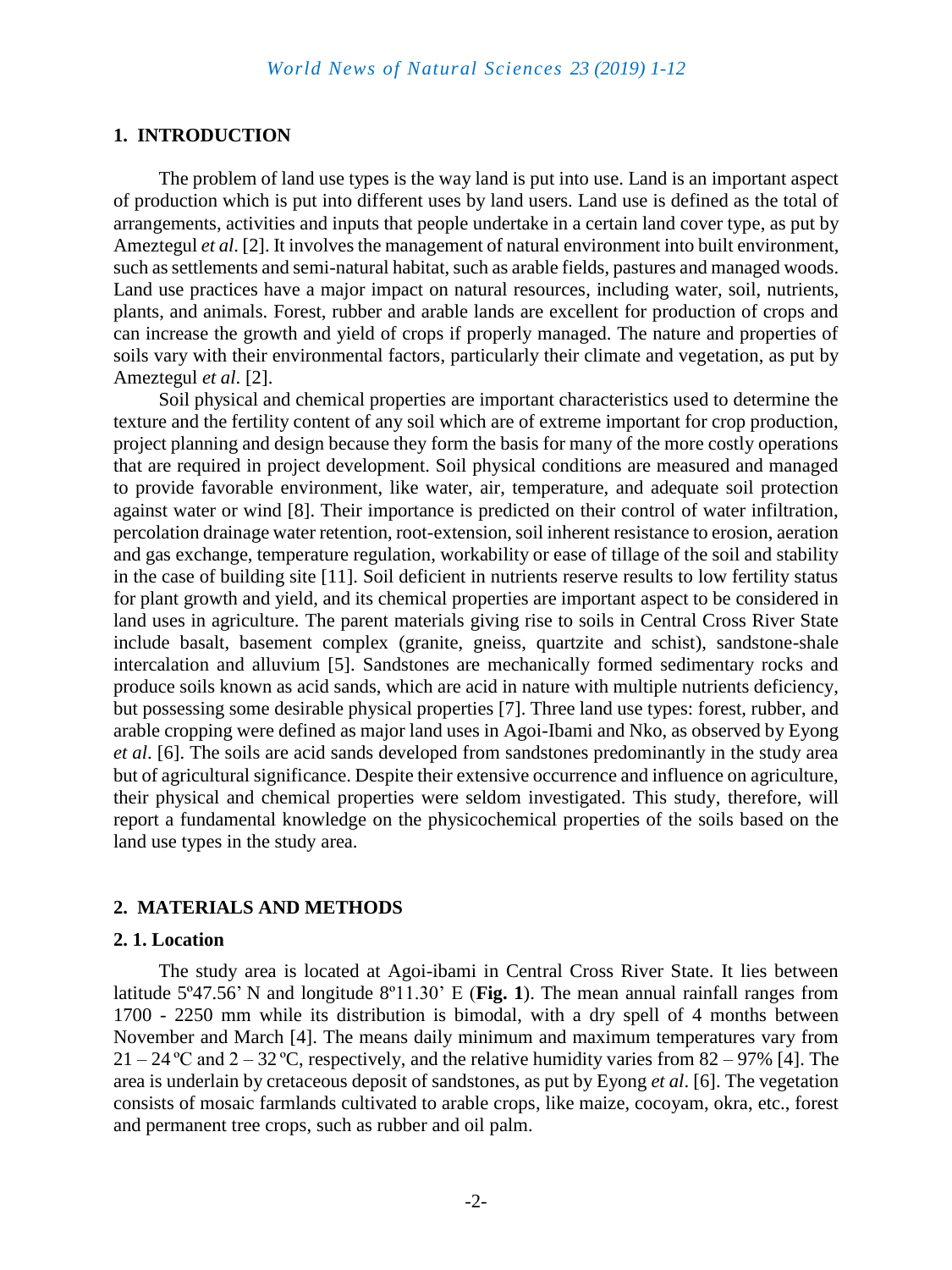

**Fig. 1.** Map showing the study area **Source:** Geographic Information System (GIS) Laboratory, Department of Geography and Environmental Science, University of Calabar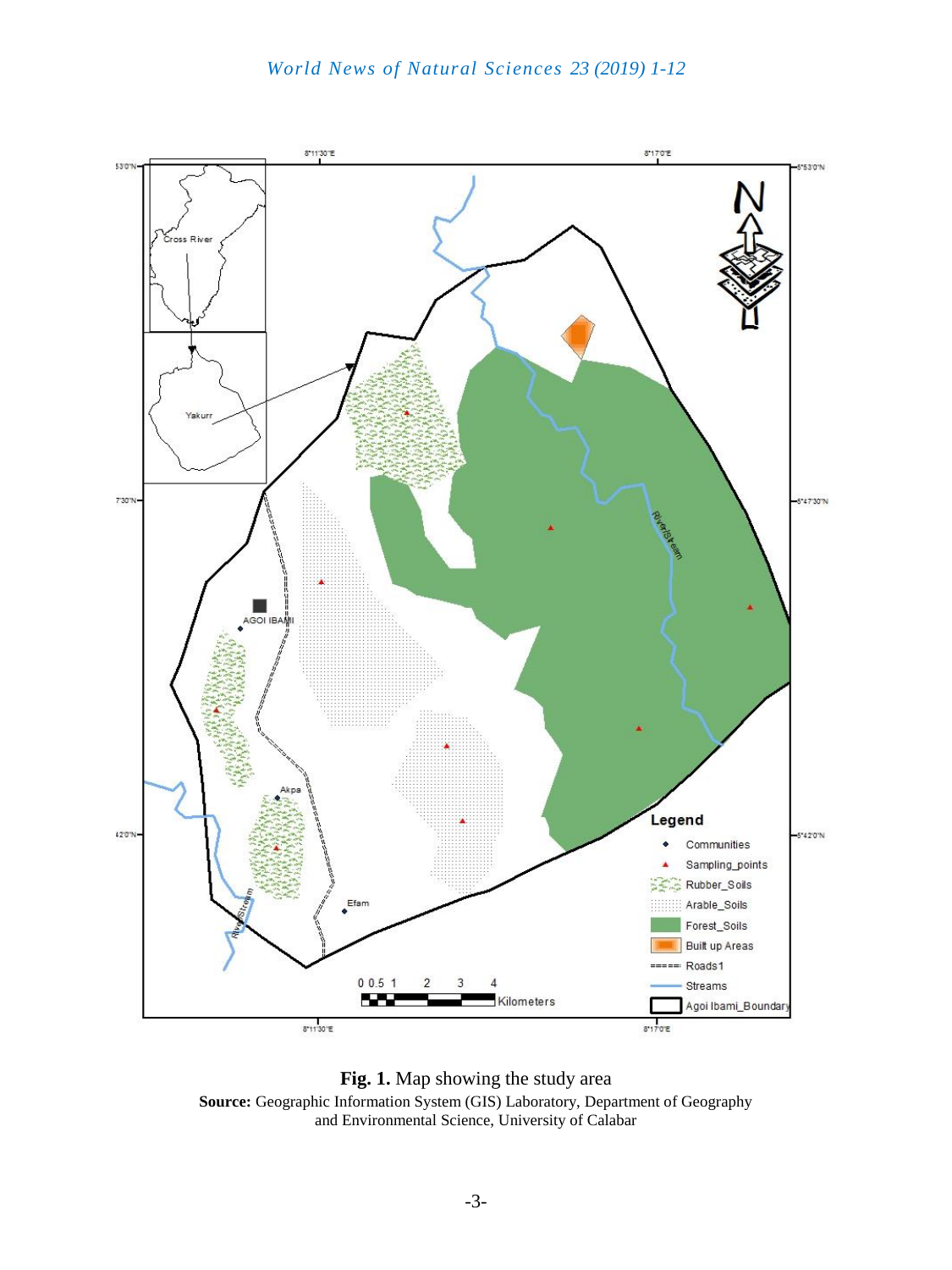#### **2. 2. Field study**

Three profiles were sited on major landscape elements of crest, middle slope, and lower slope in each of the land use types: forest (FS), rubber (RS), and arable cropping (AS) to account for differences in soil properties and elimination of catenaries difference. Profiles were dug 1.5  $m \times 2.0$  m  $\times 2.0$  m deep to impenetrable layer or water table, or whichever was shallower. Thereafter soil samples were collected from the morphogenetic horizons into well labeled sample bags and taken to the laboratory for analysis. Samples from forest profiles were designated FS1, FS2, and FS3, rubber were designated RS1, RS2, and RS3, while arable were designated AS1, AS2, and AS3.

#### **2. 3. Laboratory analyses**

Soil samples collected from the site were air-dried, gently crushed with pestle and mortar and sieved through a 2.00 mm sieve to obtain the fine earth fraction for the analysis. Particle size analysis was determined by Bouyoucos hydrometer methods using sodium hexametaphosphate(VII) as dispersant [10]. Bulk density was determined using  $100 \text{ cm}^3$ metallic cores to collect undisturbed soil samples from various horizons of each profile pit, oven-dried at 105 ºC to constant weight, and the bulk densities were calculated. The pH was determined potentiometrically with a glass electrode pH meter in water at 1:2.5 soil: water ratio. Organic Carbon was determined following the Walkley and Black wet oxidation method, as described by Srikanth *et al.* [13]. Total nitrogen was determined by the micro-Kjeldhal method. Available phosphorus was determined by extraction with Bray P-I extractant and phosphorus in the solution described by Srikanth *et al.* [13]. Exchangeable acidity was determined by successive leaching of soil with neutral unbuffered 1 N KCl using 1:10 Soil: Liquid ratio. The amount of  $H^+$  and  $Al^{3+}$  in the leachate was determined by the titration method described by Srikanth *et al.* [13]. Exchangeable cations were determined with 1 N ammonium acetate (pH) 7.0) using 1:10 Soil: Water ratio.  $Ca^{2+}$  and  $Mg^{2+}$  in the filtrate were determined with an atomic adsorption spectrophotometer (AAS) while  $Na<sup>+</sup>$  and  $K<sup>+</sup>$  were determined with a flame photometer, described by Srikanth *et al.* [13]. Cation exchange capacity (CEC) was determined by the neutral ammonium acetate (pH 7.0) method. Here, effective cation exchange capacity was calculated by summing up exchangeable  $H^+$  and  $Al^{3+}$  and exchangeable cations. Base saturation was determined by the summation of exchangeable bases (Ca, Mg, K, and Na) by the total exchangeable bases and acidity, and multiplied by 100 percent.

#### **2. 4. Data analysis**

Data collected in each of the land use types in the study location were subjected to statistical analysis of variance and descriptive statistics with the help of SSPS software.

#### **3. RESULTS AND DISCUSSION**

#### **3. 1. Physical properties - Particle size distribution**

The results of the physical properties of forest, rubber and arable soils are presented in **Tables 1**, **2** and **3**. In surface horizon, the mean values of sand, silt and clay were 75.7, 13, and 11.3% for forest and 52.7, 39, and 8.7% for rubber and 70, 23, and 7% for arable land uses, while in sub surface horizon the mean values of sand, silt and clay were 67.3, 10, and 22.7 for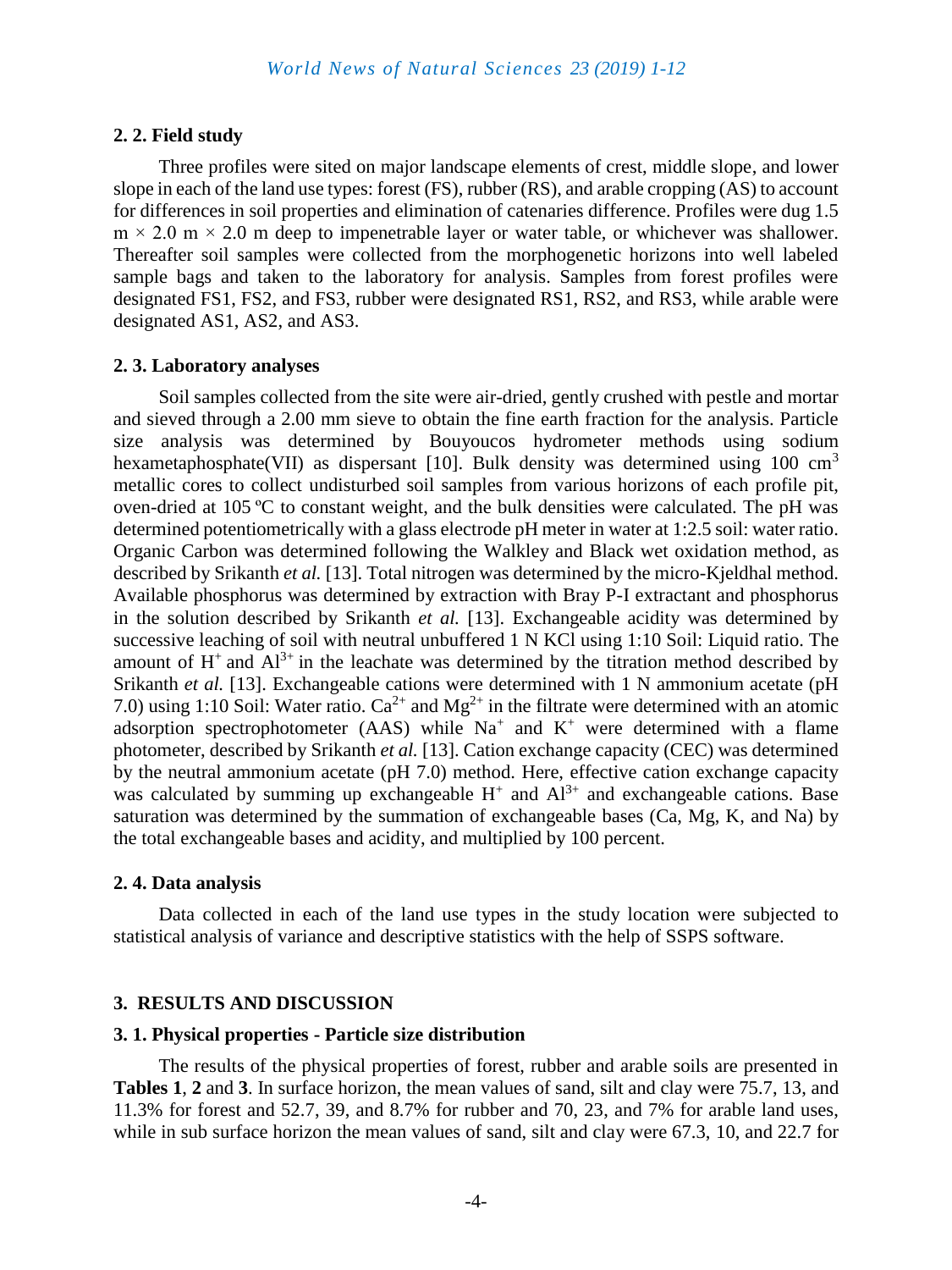forest and 28.6, 25, and 46 for rubber, and 55, 12.8, and 32% for arable land uses. This showed that all the mean values increased with depth. The surface horizon textures were predominant mostly by sandy loams, while subsurface textures were mostly by Sandy clay loams. The dominant particle size fraction was sand and reflects the sandstone parent material from which the soils were derived. The sand fraction decreased with depth, while there was argilluviation of clay leading to a clay bulge as a result of removal of finer materials which are transported vertically and laterally down the slope by subsurface drainage and runoff [1], respectively. Silt fraction was the least and was not uniformly distributed.

#### **3. 2. Bulk density**

The results of the bulk density for the forest, rubber and arable land uses are shown in Tables 1, 2 and 3, respectively. In Forest soils, the mean values were 1.18 and 1.37  $g/cm<sup>3</sup>$  for surface and sub-surface. For rubber, the mean values were 1.26 and 1.5  $g/cm<sup>3</sup>$  for surface and sub-surface and arable land uses, the mean values were 1.16 and 1.3  $g/cm<sup>3</sup>$  for surface and subsurface, respectively. They all increased with depth as a result of decrease in cultivation and organic matter as depth increases, as observed by Eyong *et al*. [6]. The bulk densities values showed mechanical resistance to root penetration, decrease in air filled porosity and permeability.

| Elev. | Profile<br>NO:  | Horizon      | Depth     |      | <b>PSD</b>     | TC   | <b>BD</b>  |                   |
|-------|-----------------|--------------|-----------|------|----------------|------|------------|-------------------|
| (m)   |                 |              | (cm)      | Sand | Silt           | Clay |            | g/cm <sup>3</sup> |
|       |                 |              |           |      | $\%$           |      |            |                   |
| 141   | FS1             | $\mathbf{A}$ | $0-20$    | 66   | 20             | 14   | <b>SL</b>  | 1.25              |
|       |                 | <b>Bt</b>    | 20-68     | 75   | $\overline{7}$ | 18   | <b>SL</b>  | 1.36              |
|       |                 | $\mathsf{C}$ | 68-105    | 70   | 8              | 22   | <b>SL</b>  | 1.38              |
| 121   | FS <sub>2</sub> | $\mathbf{A}$ | $0 - 15$  | 77   | 13             | 10   | <b>SL</b>  | 1.3               |
|       |                 | <b>BA</b>    | 15-56     | 70   | 13             | 17   | <b>SL</b>  | 1.45              |
|       |                 | <b>Bt</b>    | 56-103    | 65   | 12             | 23   | <b>SCL</b> | 1.46              |
|       |                 | $\mathsf{C}$ | 103-150   | 65   | 12             | 23   | <b>SCL</b> | 1.46              |
| 115   | FS3             | $\mathbf{A}$ | $0 - 20$  | 84   | 6              | 10   | LS         | 0.98              |
|       |                 | <b>Bt</b>    | $20 - 51$ | 64   | 6              | 30   | <b>SCL</b> | 1.2               |
|       |                 | <b>Btg</b>   | 51-89     | 62   | 12             | 26   | <b>SCL</b> | 1.25              |
|       | <b>Surface</b>  | <b>Mean</b>  |           | 75.7 | 13             | 11.3 |            | 1.18              |

**Table 1.** Physical properties of soils under forest at Agoi-Ibami.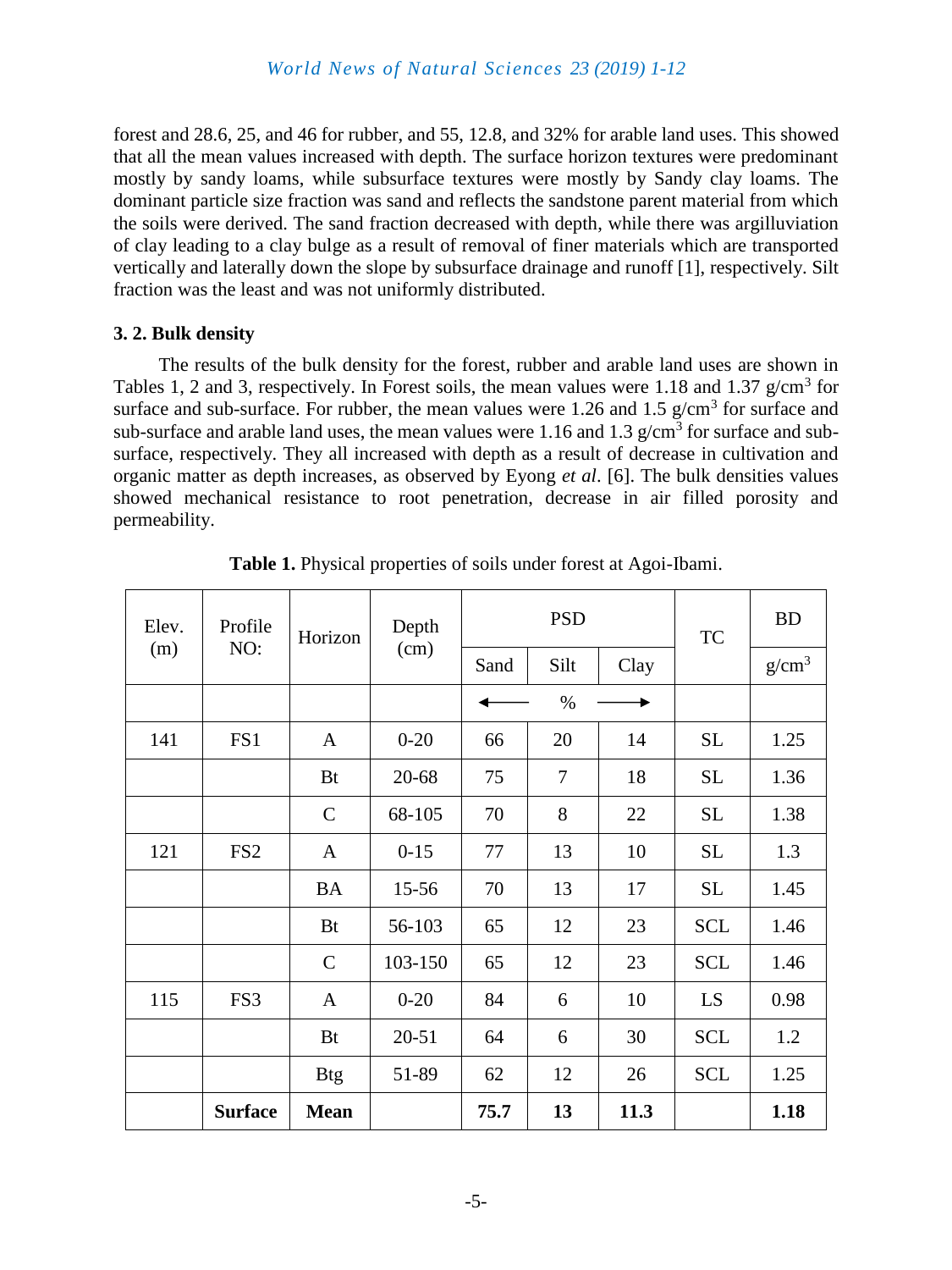|          | Min.        | 66   | 6         | 10   | 0.98 |
|----------|-------------|------|-----------|------|------|
|          | Max.        | 84   | 20        | 14   | 1.3  |
| Subsurf. | <b>Mean</b> | 67.3 | <b>10</b> | 22.7 | 1.37 |
|          | Min.        | 62   | 6         | 17   | 1,2  |
|          | Max.        | 75   | 13        | 30   | 1.46 |

 $FS = Forest soils$ ;  $PSD = Particle size distribution$ ;  $TC = Textural class$ ;  $BD = Bulk density$ ;  $SL =$  Sandy loam;  $SCL =$  Sandy clay loam;  $LS =$  Loamy sand

| Elev.<br>(m) | Profile<br>NO:  | Horizon         | Depth<br>(cm) |      | <b>PSD</b> | <b>TC</b>      | <b>BD</b>     |                   |
|--------------|-----------------|-----------------|---------------|------|------------|----------------|---------------|-------------------|
|              |                 |                 |               | Sand | Silt       | Clay           |               | g/cm <sup>3</sup> |
|              |                 |                 |               |      | $\%$       |                |               |                   |
| 135          | FS1             | Ap              | $0 - 30$      | 57   | 32         | 11             | <b>SL</b>     | 1.42              |
|              | Crest           | <b>BA</b>       | $30 - 68$     | 54   | 30         | 16             | <b>SL</b>     | 1.47              |
|              |                 | <b>Bt</b>       | 68-110        | 47   | 26         | 27             | <b>SCL</b>    | 1.55              |
|              |                 | $\mathcal{C}$   | 110-150       | 17   | 28         | 55             | $\mathcal{C}$ | 1.56              |
| 86           | RS <sub>2</sub> | AP              | $0 - 20$      | 54   | 38         | 8              | <b>SL</b>     | 1.3               |
|              | Mid. Sl.        | B <sub>t1</sub> | $20 - 55$     | 46   | 23         | 31             | <b>SCL</b>    | 1.38              |
|              |                 | B <sub>t2</sub> | 55-90         | 16   | 19         | 65             | Si CL         | 1.39              |
|              |                 | $\mathcal{C}$   | $90=150$      | 18   | 17         | 65             | Si CL         | 1.45              |
| 52           | RS3             | Ap              | $0 - 25$      | 47   | 46         | 7              | <b>SL</b>     | 1.05              |
|              | Low.sl.         | <b>Bt</b>       | 25-90         | 19   | 36         | 45             | $\mathcal{C}$ | 1.4               |
|              |                 | B <sub>t2</sub> | 90-110        | 16   | 23         | 61             | $\mathcal{C}$ | 1.47              |
|              |                 | Ct2             | 110-145       | 24   | 26         | 50             | $\mathcal{C}$ | 1.49              |
|              | <b>Surface</b>  | <b>Mean</b>     |               | 52.7 | 39         | 8.7            |               | 1.26              |
|              |                 | Min.            |               | 47   | 32         | $\overline{7}$ |               | 1.05              |
|              |                 | Max.            |               | 57   | 46         | 11             |               | 1.42              |

**Table 2.** Physical properties of soils under rubber at Agoi-Ibami.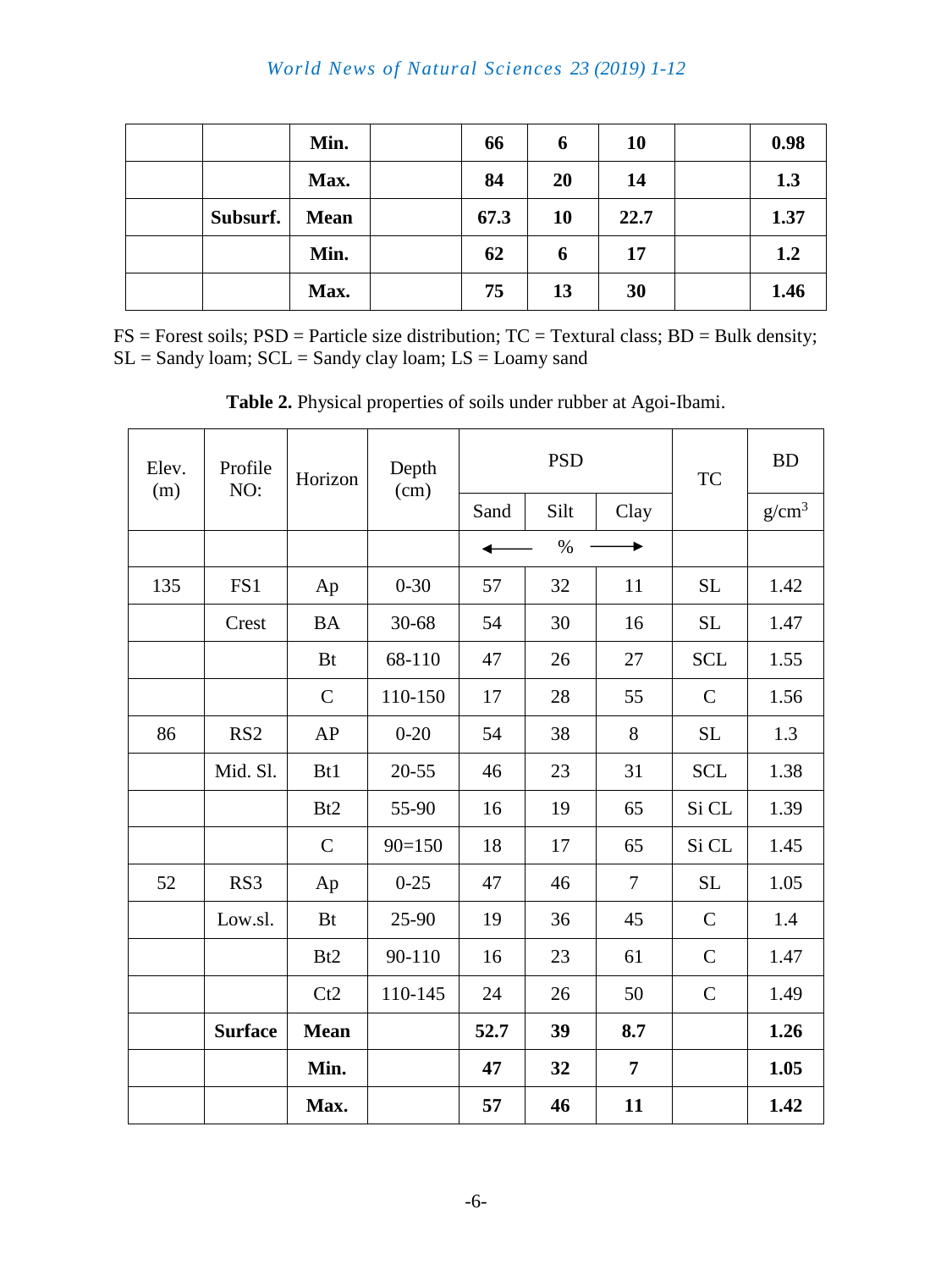## *World News of Natural Sciences 23 (2019) 1-12*

| Subsurf | <b>Mean</b> | 28.6 |    | 46 | 1.5  |
|---------|-------------|------|----|----|------|
|         | Min.        | 16   | 17 | 16 | 1.38 |
|         | Max.        | 54   | 36 | 65 | 1.57 |

 $RS = Rubber soils; PSD = Particle size distribution; TC = Textural class; BD = Bulk density;$  $SL =$  Sandy loam;  $SCL =$  Sandy clay loam;  $Si CL =$  Silty clay loam;  $C =$  clay

| Elev. | Profile         | Horizon       | Depth       |      | <b>PSD</b>              | <b>TC</b>      | <b>BD</b>  |                   |
|-------|-----------------|---------------|-------------|------|-------------------------|----------------|------------|-------------------|
| (m)   | NO:             |               | (cm)        | Sand | Silt                    | Clay           |            | g/cm <sup>3</sup> |
|       |                 |               |             |      | $\frac{0}{0}$           |                |            |                   |
| 152   | AS1             | Ap            | $0 - 30$    | 75   | 19                      | 6              | <b>SL</b>  | 1.15              |
|       | Crest           | <b>BA</b>     | 30-49       | 65   | 10                      | 25             | <b>SCL</b> | 1.26              |
|       |                 | <b>Bt</b>     | 49-85       | 47   | 9                       | 44             | <b>SC</b>  | 1.3               |
|       |                 | $\mathbf C$   | 85-150      | 46   | 11                      | 43             | <b>SL</b>  | 1.35              |
| 157   | AS <sub>2</sub> | Ap            | $0 - 18$    | 68   | 24                      | 8              | <b>SCL</b> | 1.3               |
|       | Mid. Sl.        | <b>BA</b>     | 18-85       | 63   | 5                       | 32             | <b>SC</b>  | 1.35              |
|       |                 | <b>Bt</b>     | 85-125      | 59   | $\overline{4}$          | 37             | <b>SC</b>  | 1.35              |
|       |                 | $\mathcal{C}$ | $125 = 160$ | 56   | 3                       | 41             | <b>SL</b>  | 1.4               |
| 52    | AS3             | Ap            | $0 - 20$    | 67   | 26                      | $\overline{7}$ | <b>SL</b>  | 1.03              |
|       | Low.sl.         | <b>BA</b>     | $20 - 45$   | 58   | 33                      | 9              | <b>SCL</b> | 1.15              |
|       |                 | <b>Bt</b>     | 45-96       | 54   | 14                      | 32             | <b>SCL</b> | 1.3               |
|       |                 | $\mathsf{C}$  | 96-150      | 51   | 26                      | 23             | <b>SCL</b> | 1.45              |
|       | <b>Surface</b>  | <b>Mean</b>   |             | 70   | 23                      | $\overline{7}$ |            | 1.16              |
|       |                 | Min.          |             | 67   | 19                      | 6              |            | 1.03              |
|       |                 | Max.          |             | 75   | 24                      | 7              |            | 1.3               |
|       | <b>Subsurf</b>  | <b>Mean</b>   |             | 55   | 12.8                    | 32             |            | 1.3               |
|       |                 | Min.          |             | 46   | $\overline{\mathbf{3}}$ | 9              |            | 1.15              |
|       |                 | Max.          |             | 65   | 33                      | 44             |            | 1.45              |

**Table 3.** Physical properties of soils under arable at Agoi-Ibami.

 $\overrightarrow{AS}$  = Arable soils;  $\overrightarrow{PSD}$  = Particle size distribution;  $\overrightarrow{TC}$  = Textural class;  $\overrightarrow{BD}$  = Bulk density;  $SL =$  Sandy loam;  $SCL =$  Sandy clay loam;  $LS =$  Loamy sand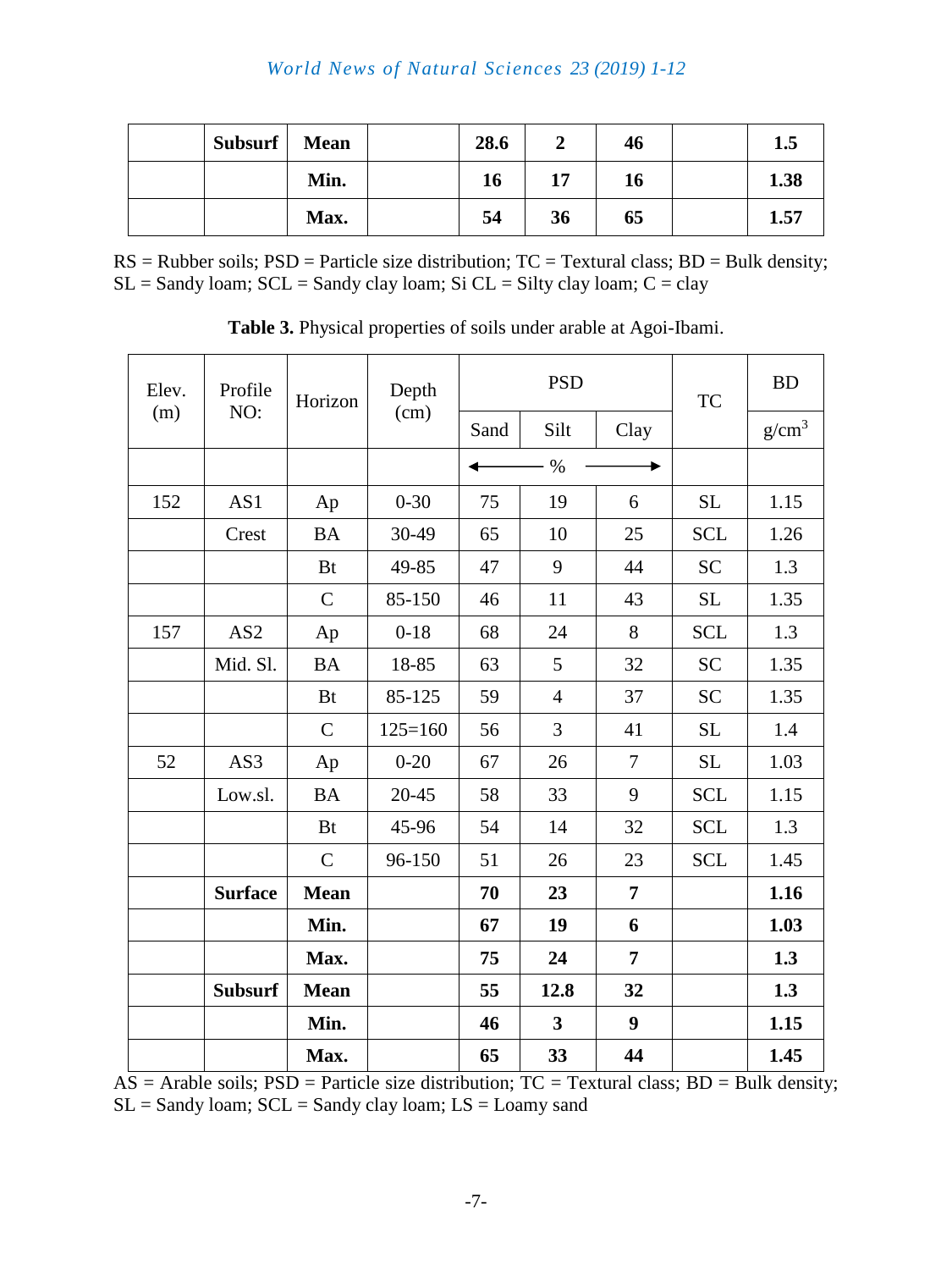|       |                |             | Depth<br>(cm)  |     | OC             | <b>TN</b> | Av.                     |              | EXC, Bases |                |         | Exc. A         |                | <b>ECEC</b> | <b>BS</b> |
|-------|----------------|-------------|----------------|-----|----------------|-----------|-------------------------|--------------|------------|----------------|---------|----------------|----------------|-------------|-----------|
| Elev. | Profile<br>NO  | Horizon     |                | pH  |                |           | $\, {\bf P}$            | $Ca^{2+}$    | $Mg^{2+}$  | $\mathbf{K}^+$ | $Na+$   | $\mathbf{H}^+$ | $Al^{3+}$      |             |           |
|       |                |             |                |     | $\%$           | $\%$      | Mg/<br>kg               |              |            |                | Cmol/kg |                | $\%$           |             |           |
| 135   | FS1            | Ap          | $0 - 20$       | 4.8 | 5.5            | 0.15      | $6\,$                   | $\mathbf{1}$ | 0.4        | 0.3            | 0.1     | 0.1            | 0.6            | 4.4         | 4.09      |
|       | Crest          | <b>Bt</b>   | $20 - 68$      | 4.6 | 0.75           | 0.07      | $\overline{4}$          | 0.6          | 0.25       | 0.2            | 0.1     | 0.1            | 0.8            | 5.45        | 21.1      |
|       |                | $\mathbf C$ | 68-105         | 4.4 | 0.4            | 0.06      | $\overline{2}$          | 0.42         | 0.15       | 0.15           | 0.1     | 0.1            | 2.3            | 8.72        | 9.4       |
| 86    | RS2            | AP          | $0 - 15$       | 4.9 | 3.5            | 0.1       | $\overline{4}$          | 0.7          | 0.25       | 0.2            | 0.2     | 0.2            | 0.8            | 5.65        | 23.9      |
|       | Mid. Sl.       | $\rm BA$    | 15-56          | 4.7 | 0.68           | 0.07      | $\overline{3}$          | 0.4          | 0.15       | 0.1            | 0.1     | 0.1            | 1.2            | 9.15        | 8.19      |
|       |                | Bt          | 56-103         | 4.5 | 0.45           | 0.05      | $\overline{3}$          | 0.4          | 0.15       | 0.1            | 0.1     | 0.1            | 5.3            | 18.05       | 4.1       |
|       |                | $\mathbf C$ | $103 -$<br>150 | 4.4 | 0.45           | 0.03      | $\overline{2}$          | 0.1          | 0.1        | 0.08           | 0.1     | 0.1            | 8.5            | 23.88       | 1.5       |
| 52    | RS3            | AP          | $0 - 20$       | 4.9 | $\overline{4}$ | 0.25      | $\,8\,$                 | 1.3          | 0.75       | 0.15           | 0.2     | 0.2            | 0.75           | 3.9         | 61.5      |
|       |                | <b>Bt</b>   | $20 - 51$      | 4.7 | 0.85           | 0.08      | 3                       | 0.3          | 0.4        | 0.12           | 0.1     | 0.1            | 3.0            | 3.92        | 23.5      |
|       |                | <b>Btg</b>  | 51-89          | 4.5 | 0.65           | 0.05      | $\overline{2}$          | 0.2          | 0.3        | 0.1            | 0.1     | 0.1            | 2.5            | 5.9         | 11.9      |
|       | <b>Surface</b> | Mean        |                | 4.9 | 4.33           | 0.16      | 6                       | $\mathbf{1}$ | 0.47       | 0.22           | 0.17    | 0.17           | 0.72           | 4.65        | 42.1      |
|       |                | Min.        |                | 4.8 | 3.5            | 0.1       | $\overline{\mathbf{4}}$ | 0.7          | 0.25       | 0.15           | 0.1     | 0.1            | 0.6            | 3.9         | 23.9      |
|       |                | Max.        |                | 4.9 | 5.5            | 0.24      | $\bf{8}$                | 1.3          | 0.75       | 0.3            | 0.2     | 0.2            | 0.8            | 5.65        | 61.5      |
|       | <b>Subsurf</b> | Mean        |                | 4.5 | 0.6            | 0.06      | 2.7                     | 0.35         | 0.21       | 0.12           | 0.1     | 3.37           | $\overline{7}$ | 10.7        | 11.4      |
|       |                | Min.        |                | 4.4 | 0.4            | 0.03      | $\overline{2}$          | 0.1          | 0.1        | 0.08           | 0.1     | 0.8            | 2.7            | 3.9         | $1.5\,$   |
|       |                | Max.        |                | 4.7 | 0.85           | 0.08      | $\overline{\mathbf{4}}$ | 0.6          | 0.4        | 0.2            | 0.1     | 8.5            | 15             | 23.58       | 23.5      |

**Table 4.** Chemical properties of soils under forest at Agoi-Ibami.

 $FS = Forest soils$ ;  $OC = Organization; Total N = Total nitrogen; A.P = Available phosphorus;$  $ECEC = Exchangeable cation exchange capacity; BS = Base saturation$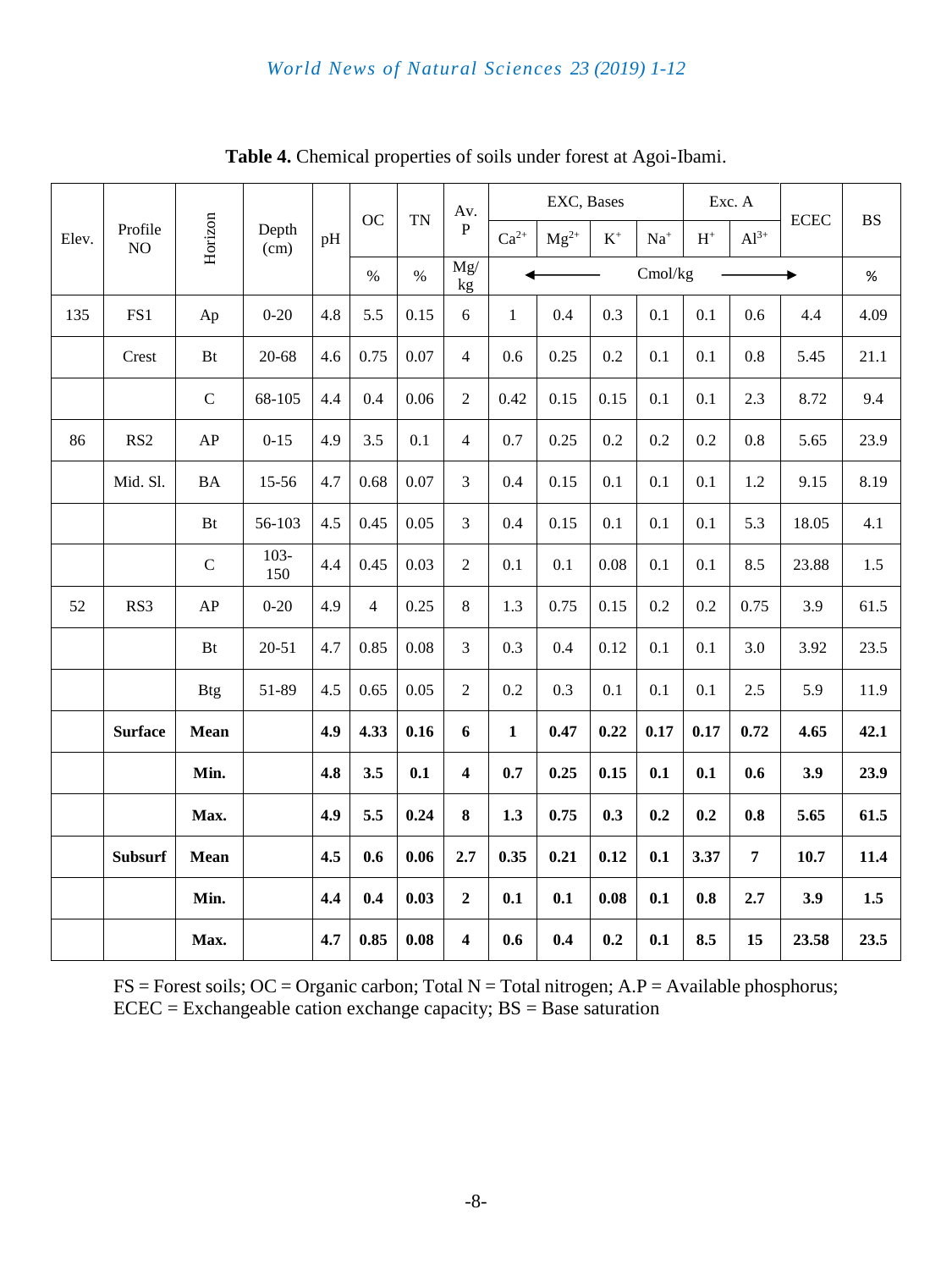## *World News of Natural Sciences 23 (2019) 1-12*

|       |                             |                 |                |     | OC   | <b>TN</b> | Av.          |           | EXC, Bases    |           |         |                | Exc. A           |             |                        |
|-------|-----------------------------|-----------------|----------------|-----|------|-----------|--------------|-----------|---------------|-----------|---------|----------------|------------------|-------------|------------------------|
| Elev. | Profile<br>NO               | Horizon         | Depth<br>(cm)  | pH  |      |           | $\, {\bf P}$ | $Ca^{2+}$ | $\rm Mg^{2+}$ | $\rm K^+$ | $Na+$   | $H^+$          | $Al^{3+}$        | <b>ECEC</b> | $\mathbf{B}\mathbf{S}$ |
|       |                             |                 |                |     | $\%$ | $\%$      | Mg/<br>kg    |           |               |           | Cmol/kg |                |                  |             | $\%$                   |
| 135   | RS1                         | AP              | $0 - 30$       | 4.9 | 1.93 | 0.2       | 3.25         | 0.75      | 0.25          | 0.33      | 0.1     | 0.5            | 3                | 4.93        | 29.0                   |
|       | Crest                       | <b>BA</b>       | 30-68          | 4.8 | 0.8  | 0.16      | 0.4          | 0.55      | 0.33          | 0.25      | 0.1     | 1.6            | $\boldsymbol{7}$ | 9.83        | 12.5                   |
|       |                             | Bt              | 68-<br>110     | 4.7 | 0.75 | 0.09      | 0.2          | 0.42      | 0.4           | 0.12      | 0.1     | 3.4            | 8.4              | 12.84       | 8.09                   |
| 86    | RS <sub>2</sub>             | $\mathbf C$     | $110-$<br>150  | 4.6 | 0.7  | 0.06      | 0.12         | 2.2       | 0.45          | 0.1       | 0.1     | 4.5            | 13               | 18.75       | 15.2                   |
|       | Mid. Sl.                    | ${\sf AP}$      | $0 - 20$       | 4.8 | 1.75 | 0.21      | 2.5          | 0.45      | 0.15          | 0.2       | 0.2     | 1.4            | 4.5              | 6.9         | 14.5                   |
|       |                             | Bt1             | $20 - 55$      | 4.7 | 0.63 | 0.15      | 0.45         | 0.3       | 0.12          | 0.15      | 0.1     | $\mathfrak{2}$ | $\boldsymbol{7}$ | 9.67        | 6.93                   |
|       |                             | B <sub>t2</sub> | 55-90          | 4.6 | 0.33 | 0.07      | 0.32         | 0.25      | 0.18          | 0.1       | 0.1     | 2.5            | 8.5              | 11.55       | 4.76                   |
| 52    | RS3                         | $\mathsf{C}$    | $90 -$<br>150  | 4.6 | 0.27 | 0.04      | 0.2          | 0.25      | 0.2           | 0.1       | 0.1     | 9.5            | 12               | 21.65       | 3.0                    |
|       | Low. sl.                    | AP              | $0 - 25$       | 4.9 | 2.75 | 0.27      | 2.55         | 0.85      | 0.2           | 0.35      | 0.2     | 0.6            | 4                | 6.6         | 24.2                   |
|       |                             | Bt1             | 25-90          | 4.7 | 0.5  | 0.07      | 1.2          | 0.64      | 0.25          | 0.25      | 0.1     | 2.3            | 8.3              | 11.84       | 10.4                   |
|       |                             | B <sub>t2</sub> | $90 -$<br>110  | 4.6 | 0.29 | 0.05      | 0.6          | 0.56      | 0.36          | 0.15      | 0.1     | 2.1            | 15               | 18.57       | 6.3                    |
|       |                             | Ctg             | $110 -$<br>150 | 4.5 | 0.21 | 0.03      | 0.45         | 0.37      | 0.36          | 0.12      | 0.1     | 7.6            | 12               | 20.95       | 4.5                    |
|       | <b>Surface</b>              | Mean            |                | 4.9 | 2.1  | 0.23      | 2.8          | 0.68      | 0.2           | 0.29      | 0.17    | 0.83           | 3.8              | 6.1         | 22.6                   |
|       |                             | Min.            |                | 4.8 | 1.75 | 0.2       | 2.5          | 0.55      | 0.2           | 0.2       | 0.1     | 0.5            | 3                | 4.93        | 14.5                   |
|       |                             | Max.            |                | 4.9 | 2.75 | 0.27      | 3.25         | 0.85      | 0.25          | 0.35      | 0.2     | 1.4            | 4.5              | 6.9         | 29.0                   |
|       | <b>Subsurf</b><br>$\bullet$ | Mean            |                | 4.6 | 0.5  | 0.08      | 0.4          | 0.6       | 0.3           | 0.15      | 0.1     | 3.9            | 10               | 15.1        | 8.0                    |
|       |                             | Min.            |                | 4.5 | 0.21 | 0.03      | 0.12         | 0.25      | 0.12          | 0.1       | 0.1     | 1.6            | $\overline{7}$   | 9.67        | 3.0                    |
|       |                             | Max.            |                | 4.8 | 1.2  | 0.16      | 1.2          | 2.2       | 0.45          | 0.25      | 0.1     | 9.5            | 15               | 21.65       | 15.2                   |

**Table 5.** Chemical properties of soils under rubber at Agoi-Ibami

 $FS = Forest soils$ ;  $OC = Organization$ ; Total N = Total nitrogen; A.P = Available phosphorus;  $ECEC = Exchangeable cation exchange capacity; BS = Base saturation$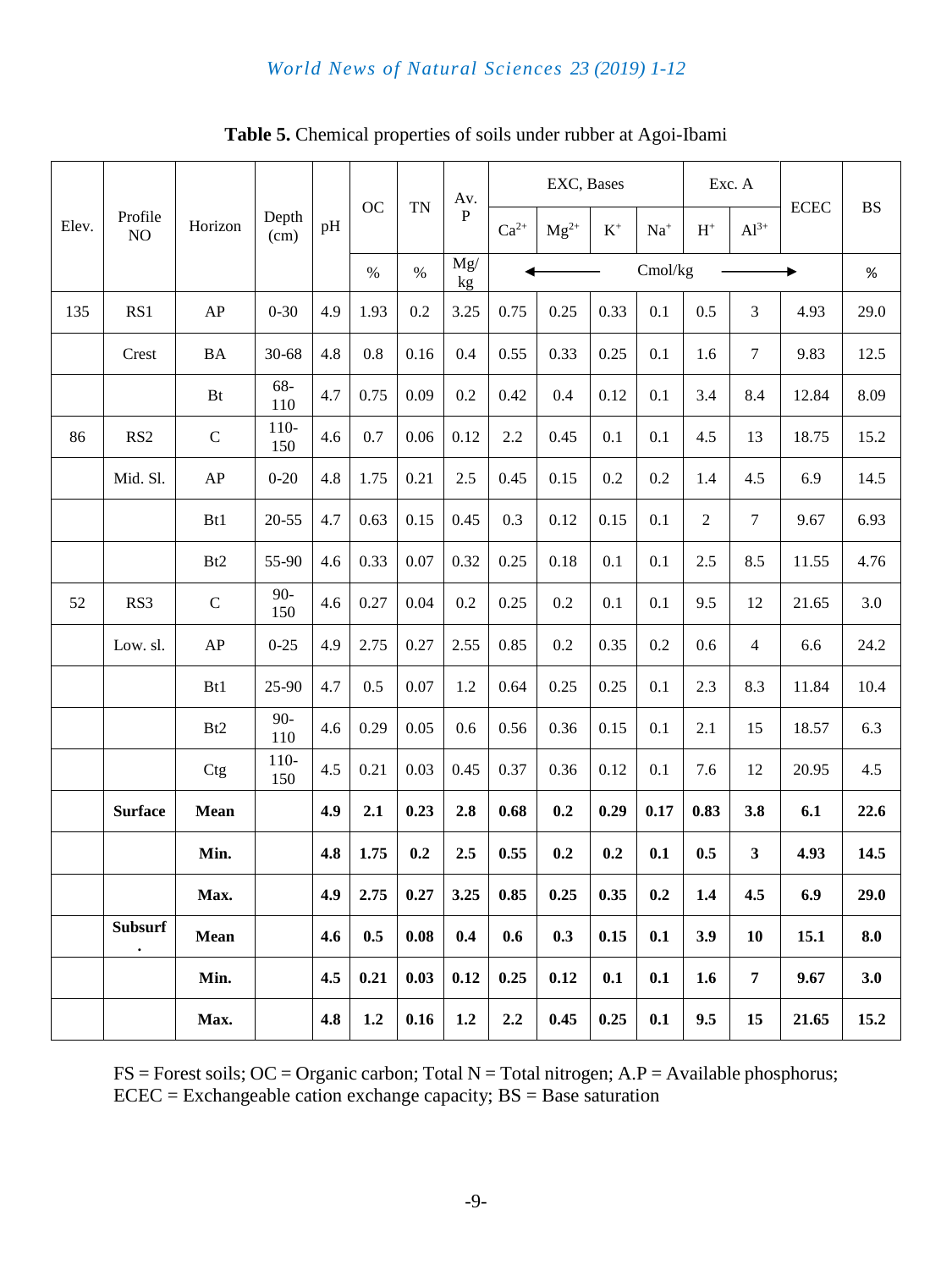## *World News of Natural Sciences 23 (2019) 1-12*

|       |                             |             |                |     | OC   | <b>TN</b> | Av.                    |                  | EXC, Bases     |           |         |                | Exc. A    | <b>ECEC</b> | <b>BS</b> |
|-------|-----------------------------|-------------|----------------|-----|------|-----------|------------------------|------------------|----------------|-----------|---------|----------------|-----------|-------------|-----------|
| Elev. | Profile<br>NO               | Horizon     | Depth<br>(cm)  | pH  |      |           | ${\bf P}$              | $Ca^{2+}$        | $Mg^{2+}$      | $\rm K^+$ | $Na+$   | $\mathbf{H}^+$ | $Al^{3+}$ |             |           |
|       |                             |             |                |     | $\%$ | $\%$      | Mg/<br>kg              |                  |                |           | Cmol/kg |                |           |             | $\%$      |
| 152   | AS1                         | AP          | $0 - 30$       | 5   | 0.72 | 0.24      | 11.5<br>$\overline{c}$ | $\overline{2}$   | 1.6            | 0.1       | 0.1     | 0.12           | 0.5       | 4.46        | 85.2      |
|       | Crest                       | AB          | 30-49          | 4.9 | 0.52 | 0.16      | 4.32                   | $\mathbf{1}$     | 0.9            | 0.19      | 0.05    | 0.54           | 0.8       | 3.51        | 60.9      |
|       |                             | Bt          | 49-85          | 4.8 | 0.44 | 0.12      | 5.75                   | 2.6              | 0.5            | 0.16      | 0.05    | 0.72           | 1.0       | 4.98        | 66.8      |
| 157   | AS <sub>2</sub>             | $\mathbf C$ | $85 -$<br>150  | 4.8 | 0.32 | 0.06      | 1.25                   | 2.8              | 2              | 0.14      | 0.04    | 0.88           | 1.7       | 7.51        | 66.3      |
|       | Mid.                        | AP          | $0 - 18$       | 4.9 | 0.16 | 0.04      | 11.6<br>$\overline{c}$ | 2.4              | 1.4            | 0.12      | 0.06    | 0.15           | 0.2       | 4.33        | 91.9      |
|       | Slope                       | AB          | 18-85          | 4.9 | 0.32 | 0.06      | 6.5                    | 0.8              | 1.6            | 0.24      | 0.06    | 0.23           | 0.3       | 3.23        | 83.6      |
|       |                             | Bt          | $85 -$<br>125  | 4.8 | 0.18 | 0.02      | 1.75                   | 1.4              | 1.8            | 0.14      | 0.05    | 0.45           | 0.5       | 4.34        | 78.1      |
| 52    | AS3                         | $\mathsf C$ | $125 -$<br>160 | 4.8 | 0.08 | 0.01      | 2.75                   | 1.6              | $\overline{2}$ | 0.11      | 0.05    | 0.56           | 1.5       | 5.82        | 64.6      |
|       | Lower                       | AP          | $0 - 20$       | 4.8 | 0.84 | 0.3       | 13.8<br>7              | 3.4              | 1.5            | 0.3       | 0.1     | 0.24           | 0.4       | 5.89        | 89.9      |
|       | Slope                       | <b>BA</b>   | 20-45          | 5.1 | 0.44 | 0.17      | 8.75                   | 1.4              | 1.8            | 0.2       | 0.1     | 0.29           | 0.5       | 4.24        | 82.5      |
|       |                             | Bt          | 45-96          | 4.8 | 0.24 | 0.07      | 4.75                   | 1.4              | 1.6            | 0.15      | 0.1     | 0.6            | 0.7       | 4.55        | 71.4      |
|       |                             | $\mathsf C$ | 96-<br>150     | 4.8 | 0.24 | 0.05      | 4.25                   | 1.6              | 1.8            | 0.15      | 0.1     | 0.85           | 1.9       | 6.35        | 57.5      |
|       | <b>Surface</b>              | <b>Mean</b> |                | 4.9 | 0.57 | 0.19      | 12.3<br>4              | 2.6              | 1.5            | 0.17<br>3 | 0.09    | 0.17           | 0.4       | 4.89        | 89.0      |
|       |                             | Min         |                | 4.8 | 0.16 | 0.04      | 11.5<br>$\overline{2}$ | $\boldsymbol{2}$ | 1.4            | 0.1       | 0.06    | 0.12           | 0.2       | 4.34        | 85.2      |
|       |                             | Max.        |                | 5.1 | 0.84 | 0.3       | 13.8<br>$7^{\circ}$    | 3.4              | 1.6            | 0.3       | 0.1     | 0.24           | 0.5       | 5.89        | 91.2      |
|       | <b>Subsurf</b><br>$\bullet$ | <b>Mean</b> |                | 4.9 | 0.31 | 0.1       | 4.45                   | 1.6              | 1.6            | 0.2       | 0.1     | 0.6            | 0.1       | 4.1         | 7.0.1     |
|       |                             | Min.        |                | 4.8 | 0.08 | 0.01      | 1.25                   | 0.8              | 0.5            | 0.11      | 0.04    | 0.23           | 0.3       | 3.23        | 57.5      |
|       |                             | Max.        |                | 5.1 | 0.52 | 0.17      | 8.75                   | 2.8              | $\mathbf{2}$   | 0.24      | 0.1     | 0.88           | 1.9       | 7.51        | 83.6      |

**Table 6.** Chemical properties of soils under arable at Agoi-Ibami.

AS = Arable soils; OC = Organic carbon; Total N = Total nitrogen; A.P = Available phosphorus;  $ECEC = Exchangeable cation exchange capacity$ ;  $BS = Base saturation$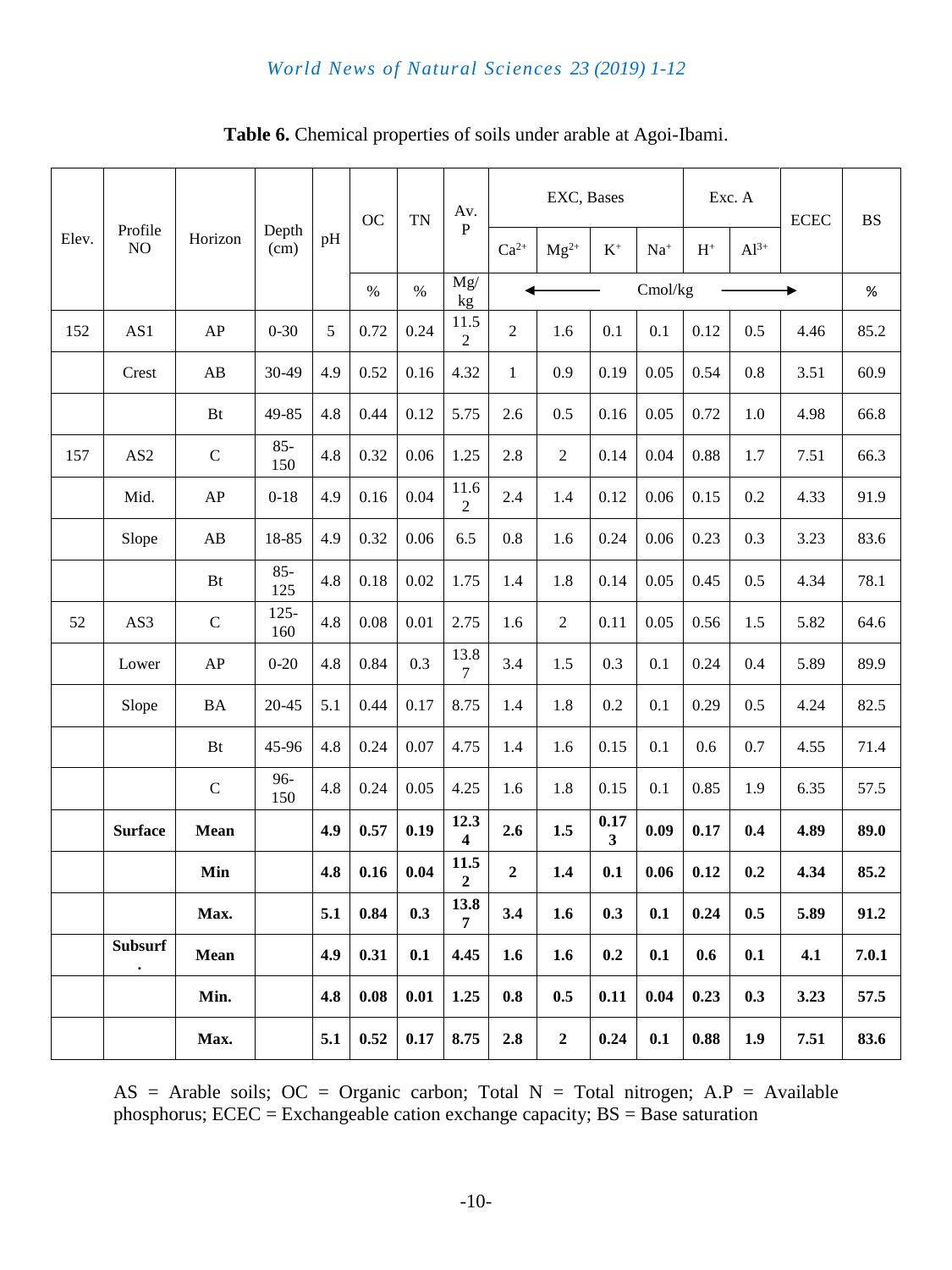#### **3. 3. Chemical characteristics**

The pH is presented in **Tables 4**, **5** and **6**. Their mean values of the surface and subsurface varies from 4.9-4.5 for FS, RS 4.9-4.6, and AS 4.9, indicating that the soils are very strongly acidic [10]. Organic carbon and nitrogen contents are low with FS, having the highest mean value of 4.33% organic carbon in surface horizon, while RS had the highest mean nitrogen value of 0.23%. Low content of these nutrients might be attributed to the iso-hyperthermic temperatures from solar radiation and constant bush burning. This has a direct relationship as both, organic carbon and nitrogen decrease with depth in soils because litter fall is on the soil surface, as observed by Manjoka *et al*. [9].

Available phosphorus is equally low, except for AS, with surface mean values ranging from 4.45 - 12.34 mg·kg<sup>-1</sup>. Low values of available phosphorus result from fixation in the acidic soil medium, while high values in AS are attributed to the fertilizer application, as observed by Eyong *et al.* [6].

The exchangeable cations,  $Ca^{2+}$ ,  $Mg^{2+}$ , K<sup>+</sup>, and Na<sup>+</sup> are very low while exchangeable H<sup>+</sup> and  $Al^{3+}$  are high. This is attributed to high rainfall in the region. This agrees with the work of Edosomwan *et al*. [3], that all major soils in the high rainforest tropics are chemically impoverished even under virgin rainforest and that a number of the soils have extremely low contents of exchangeable cations, which is usually associated with relatively high amounts of extractable aluminum. The ECEC was generally low.

The low ECEC can be attributed to the fact that soils in this region are strongly weathered, have little or no content of weathered materials in sand and silt fractions and have predominantly kaolinite in their clay fraction. This is in line with Eyong *et al*. [5] that stated that at ECEC < 15 cmol/kg, the soils will suffer from significant cation losses through leaching. Mean Base Saturation (BS) was 42.1% for FS, RS 22.6% RS, and AS 89% in surface horizons, while subsurface horizons mean values were 11.4% for FS, RS 8%, and AS 70.1%, respectively. Base saturation was low in FS and AS  $(< 50\%)$  in surface soils but higher  $(> 50\%)$ in AS in the surface and RS in subsurface soils. This might be attributed to virtually devoid of soluble minerals, rocks and rapid weather of the soils due to isohyperthemic temperatures and abundant moisture, and torrential rains which have washed away nutrients from the soils, hence the low base status state in FS and RS and AS, reported by Osedeke *et al.* [12].

#### **4. CONCLUSION**

From the results obtained in the study, it can be concluded that physicochemical properties of soils derived from sand stone parent materials under selected land use types are deep and well drained except for lower slopes. They are acidic with low CEC, base saturation and fertility levels and suffer from multiple nutrient deficiencies. The poor physical and chemical properties of the soils are due to the underlying parent material of loose, unconsolidated sandstones or sediments, rapid mineralization of organic matter under isohyperthermic soil temperature regimes, denitrification and volatilization processes involving nitrogen, high phosphate fixation capacity and extensive leaching of most nutrients, resulting from prevailing high rainfall amounts. The soils can be made productive by application of recommended inorganic fertilizers and organic matter, in order to support growth of crops such as maize, yams, cassava etc.